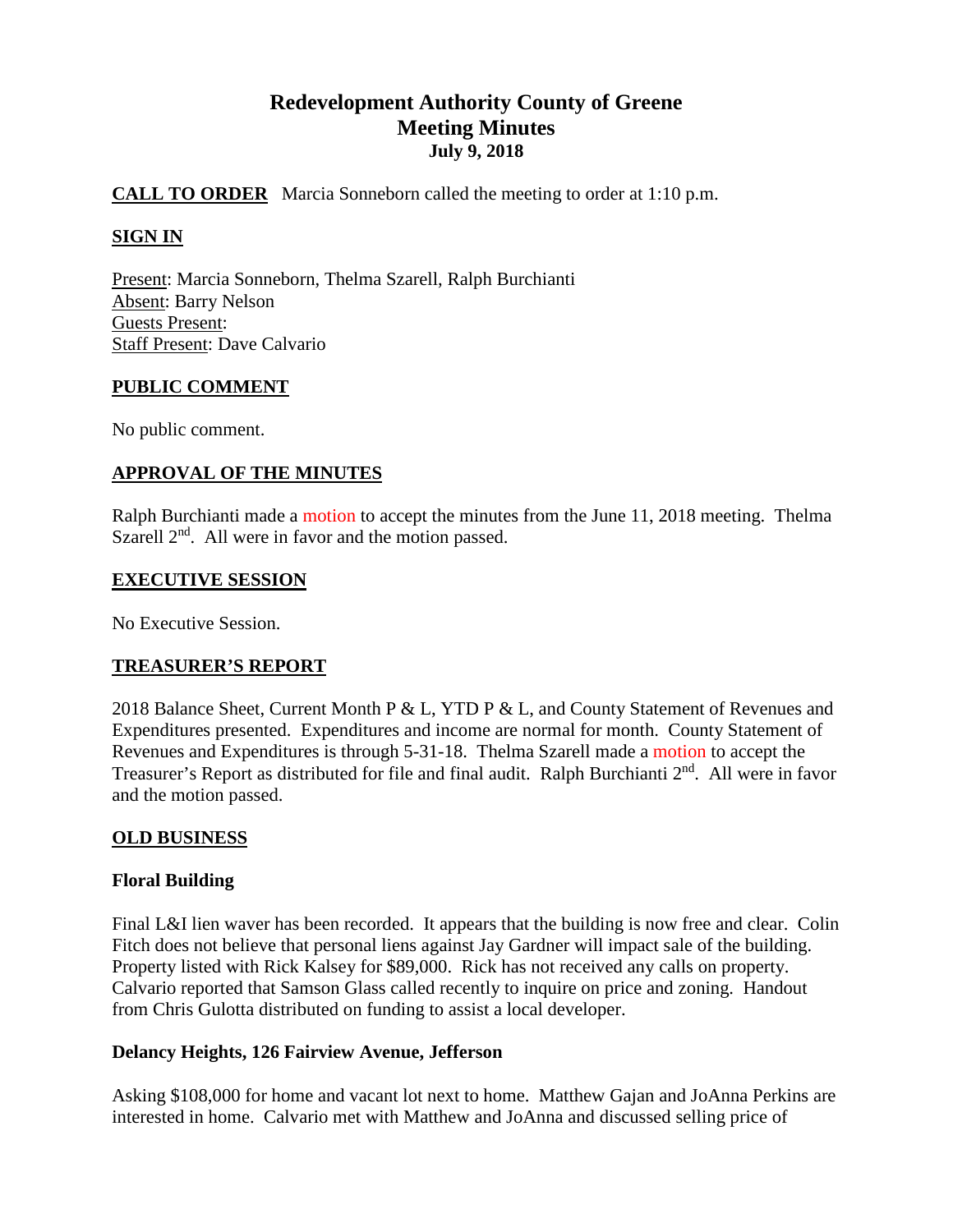\$108,000. RACG would subsidize \$18,000 over 10 years for a purchase price of \$90,000; \$4,000 down payment; \$800 per month (P, 5% I, T, I) for five years under Land Contract. Matthew and JoAnna are interested, but not knowing assessed value of home and what taxes will be creates a quandary. Ralph Burchianti said the length of the Land Contract could be stretched out over 20-30 years to accommodate lower principal payment, but balloon payment would increase at end of Land Contract. PITI should not exceed 40% of income. Calvario will meet with Matthew and JoAnna.

## **Nazer St. Remediation and Stabilization Update**

Calvario discussed with Keith Davin and sent letter stating \$75,000 of the \$150,000 PHARE Grant was being reallocated, and that footers and framing must be completed by October 15, 2018 or remaining \$75,000 would be reallocated. Keith said Habitat should break ground soon.

At August Board meeting, decision will need to be made on how \$75,000 PHARE funds from Habitat should be reallocated. A grant modification will need to be submitted to PHARE.

## **Old Rogersville School Development**

Units are not complete. Walk through with Zach Hughes, Steve Salisbury, summer students and Calvario done on June 25 to develop punch list. Final payment of approximately \$25,000 due to Hughes Corporation when finished.

## **Discussions with Morris, and Richhill Township Supervisors**

-Wind Ridge, Chambers property. RDA appointed Conservator. Sealed bids to purchase property RDA was Conservator of were due by July 5, 2018, 4:30 p.m. Three bids were received. Marcia Sonneborn proceeded to open the bids: 1<sup>st</sup> Bid Opened, Jesse Lowell Satterfield, for \$1,210; 2<sup>nd</sup> Bid Opened, Melissa and Charles Gorby, for \$2,000; 3<sup>rd</sup> Bid Opened, Adam and Diane Stokes, for \$3,000. After discussion, Thelma Szarell made a motion to accept the highest bid. Ralph Burchianti 2<sup>nd</sup>. All were in favor and the motion passed.

-Morris Township: Meeting was held with Bob Keller and Glenn Adamson (Township Supervisors), Bruce Hotchkiss from Threshold Housing, and Dave Calvario to discuss Threshold USDA Rural Development Self-Help development in Morris Township in 2020. Bruce Hotchkiss is retiring. Calvario suggested we consider 2018 PHARE grant application for this project.

## **117 Duquesne St., Greensboro**

Land Installment Purchase Contract signed with Russell and Virginia Pratt on June 27. LIPC should be paid in full by end of August. Guaranty & Suretyship Agreement signed by Kathleen Spease and notarized that gift of \$75,000 from sale of her home will be given to Virginia Pratt. This gift will be used to pay off house in full.

## **Pitt Gas Properties, Clarksville**

Patsy Bell has two properties in Pitt Gas she would like to relinquish to RDA (duplex and single-family home). Title searches revealed liens on both properties. HSBC holds mortgage. No action will be taken by RACG and we will wait for homes to come up during Judicial Sale.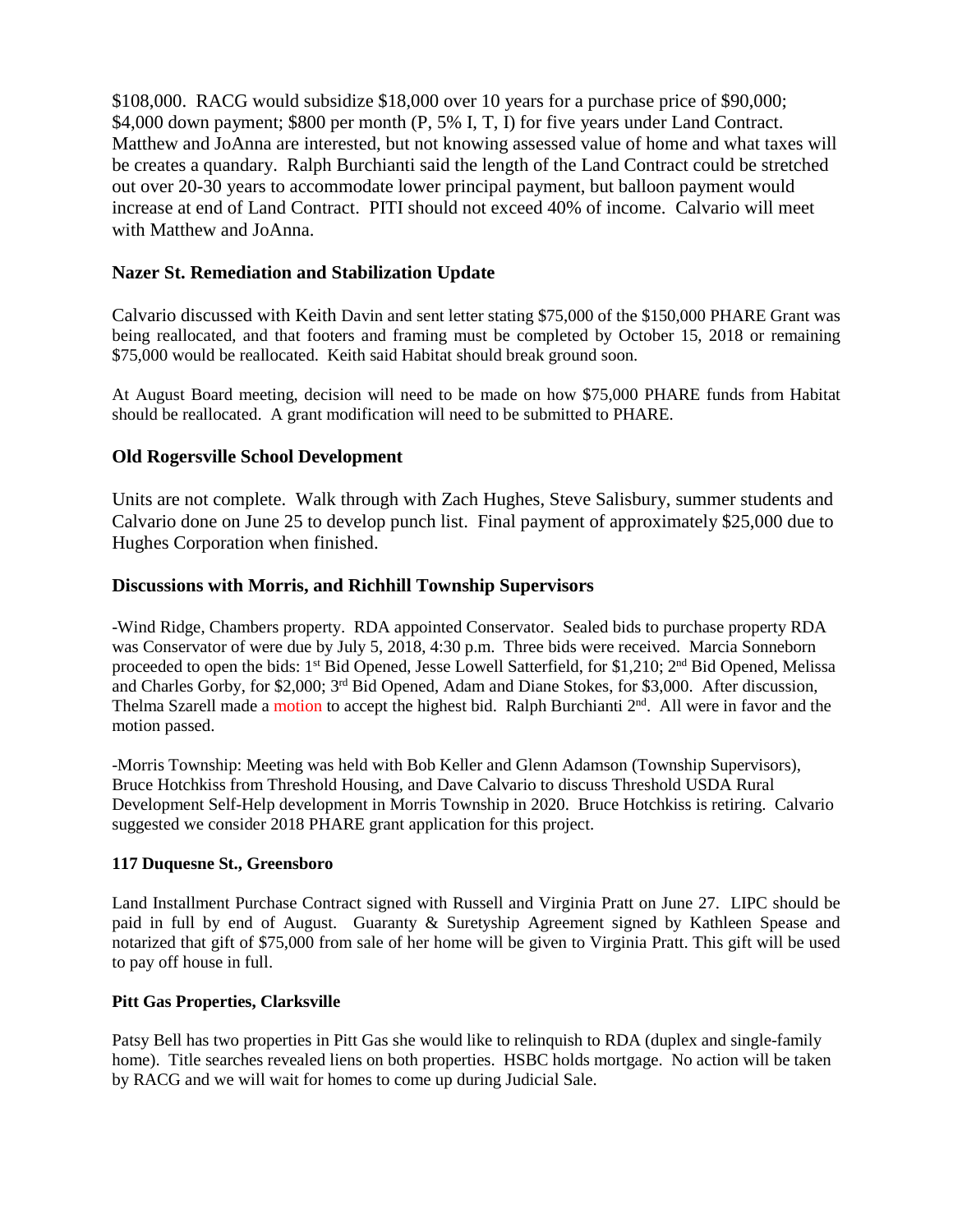## **Proposals from Realtors**

Tabled discussion on proposals from realtors to sell RDA properties.

#### **Benedum Foundation Grant—Blight Study**

Discussing potential third round of Benedum Foundation grant with Chris Gulotta on an economic development piece to include: Old Bank in Rices Landing, Floral Shop, and Greensboro.

#### **HOA for Rogersville Town Homes**

Calvario working with Colin Fitch to make documents simple.

## **FHLB Affordable Housing Program (AHP) Grant Application**

Calvario decided not to pursue FHLB AHP grant.

#### **Clarksville (Teagarden Homes/GI Town)**

Cheryl Sarvey accepted offer of \$45,000 for two homes in Clarksville. 126 A Street and 63-64 C Street. Working with Cheryl to sign sales agreements. Colin Fitch doing title search on both properties.

#### **NEW BUSINESS**

- 1. Home Inspection report on 83  $2<sup>nd</sup>$  St, Crucible distributed and reviewed. Items must be rectified prior to closing on USDA mortgage. Calvario asked who should pay for repairs? After discussion, Ralph Burchianti made a motion to proceed with repairs and RACG would pay to rectify items as outlined on home inspection summary. Thelma Szarell  $2<sup>nd</sup>$ . All were in favor and the motion passed.
- 2. Rental of garage located at 55-56 B St, Clarksville to neighbor. Insurance company and Colin Fitch are ok with renting to neighbor as long as RACG is held harmless. Information on storage rental units distributed. After discussion, Ralph Burchianti made a motion to rent the garage to James Martin for \$50.00 per month and Martin would cut the grass at up to three RACG owned properties in Clarksville every other week. Thelma Szarell  $2<sup>nd</sup>$ . All were in favor and the motion passed.
- 3. Closed on 296 5th Avenue, Crucible May 16. Was under LIPC for one year. Sold for \$65,000. Profit of \$47,401.52 made. Balance sheet close out report distributed.
- 4. New SB 667 Land Bank Law distributed. Calvario will look into more and determine application for RACG.
- 5. When Rogersville project is complete, will list with Keith Herrington. Two homes (73 Dalzell Ave and 126 Fairview Ave) for sale. Will advertise in Greene Saver again.
- 6. Tax Assessment appeal letter for 146 E. High St reviewed and approved to submit as written. Assessed value of six properties on High St reviewed.
- 7. 105 Eight St, Clarksville (Pitt Gas) for sale. Calvario summarized condition of home from three visits and Barry Nelson toured home with him. In poor condition. Water issue in basement. Will need at least \$40,000 in renovations. After discussion, Ralph Burchianti made a motion to offer \$7,500 for house and lot. Thelma Szarell  $2<sup>nd</sup>$ . All were in favor and the motion passed.
- 8. Reviewed summary of houses in inventory/projects sheet which was part of agenda.
- 9. Colin Fitch has responded to the Howard Contracting lawsuit.
- 10. Discussed Land Contracts for 252 Cherry Alley, Waynesburg and 1880 Jefferson Rd, Rices Landing. Both have been extended and Calvario asked if Board would like individuals at next Board meeting to inform Board where they are in qualifying for a mortgage. After